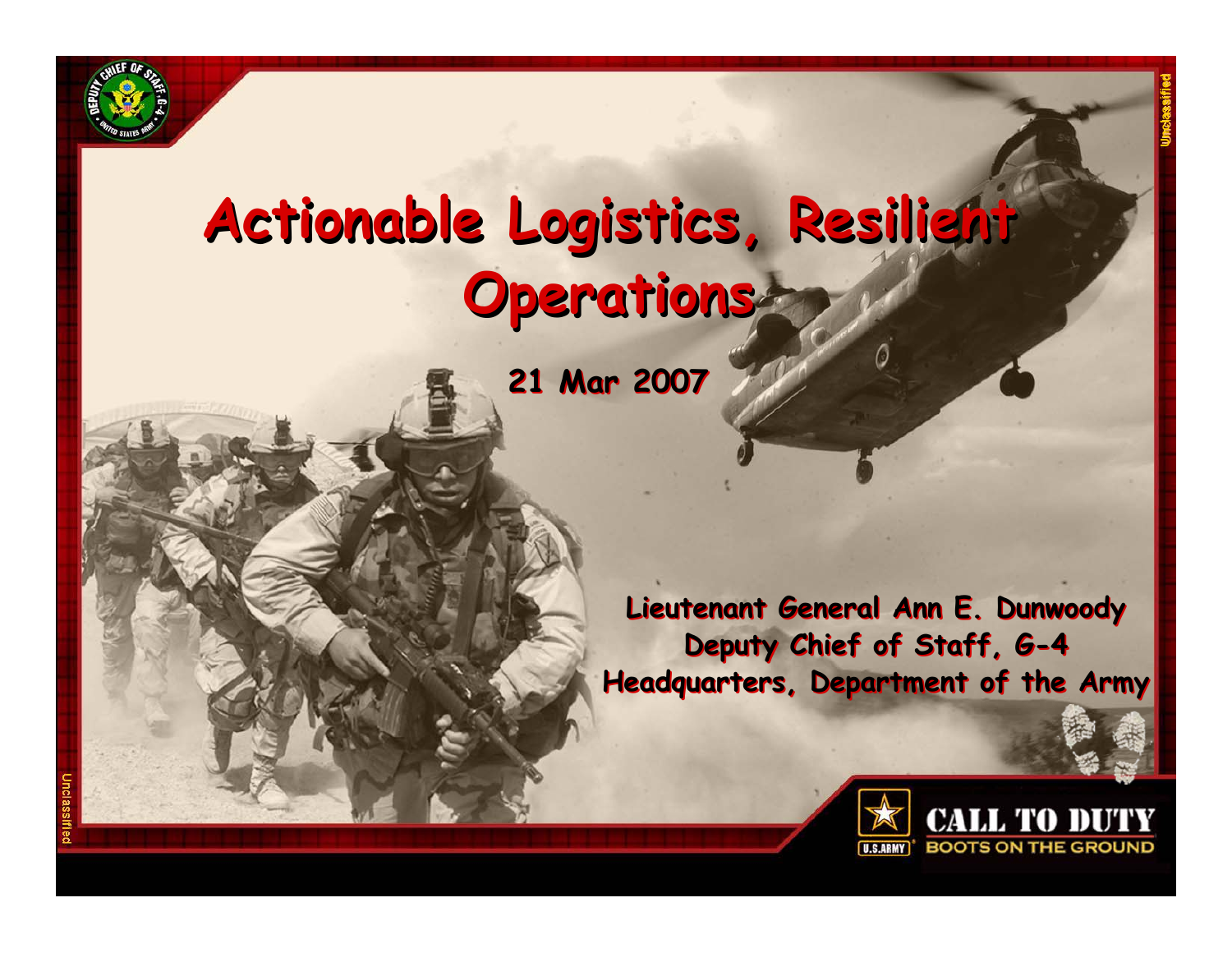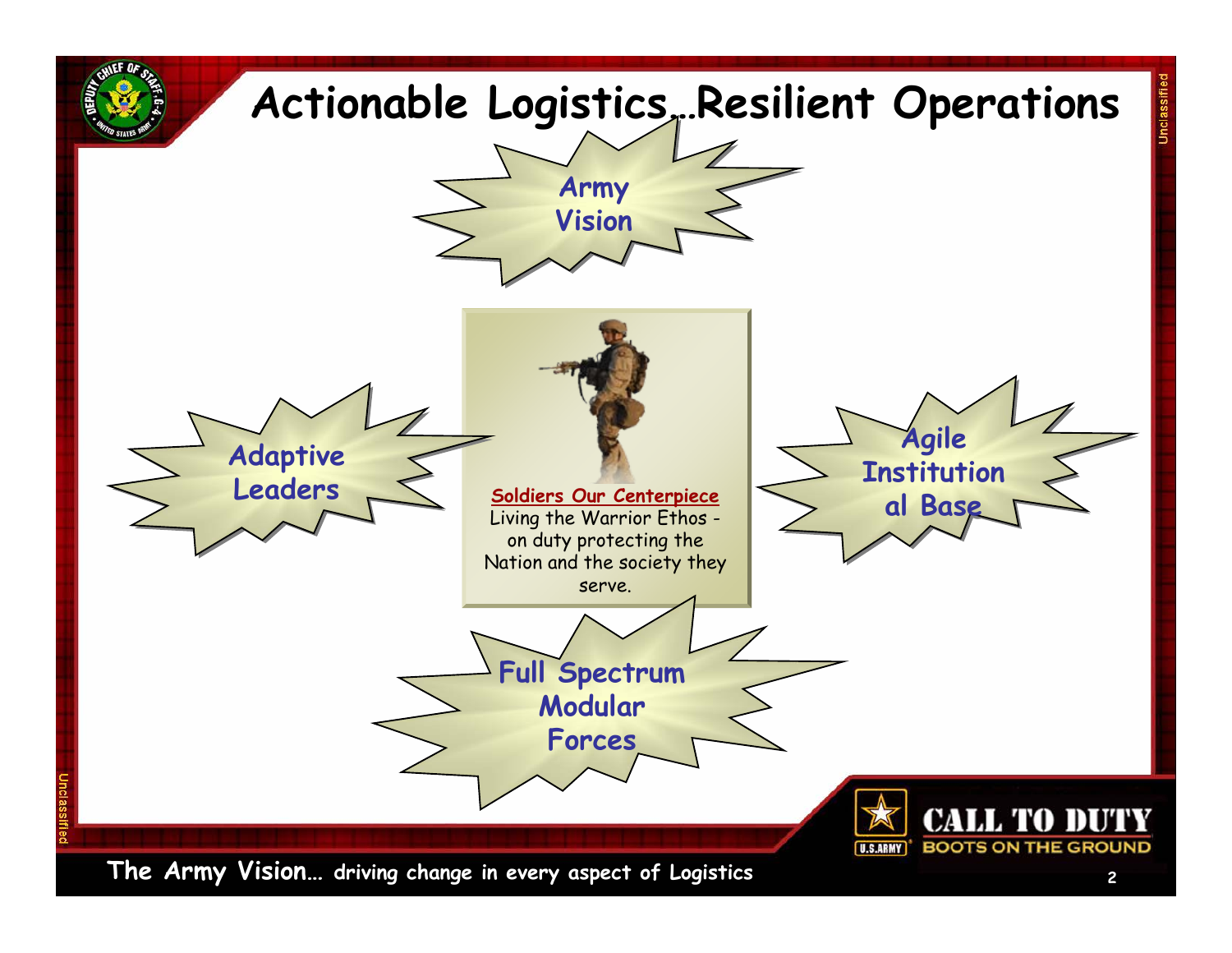

**Unclassified**

## **Actionable Logistics…Resilient Operations**



**…Moving Out on All Fronts**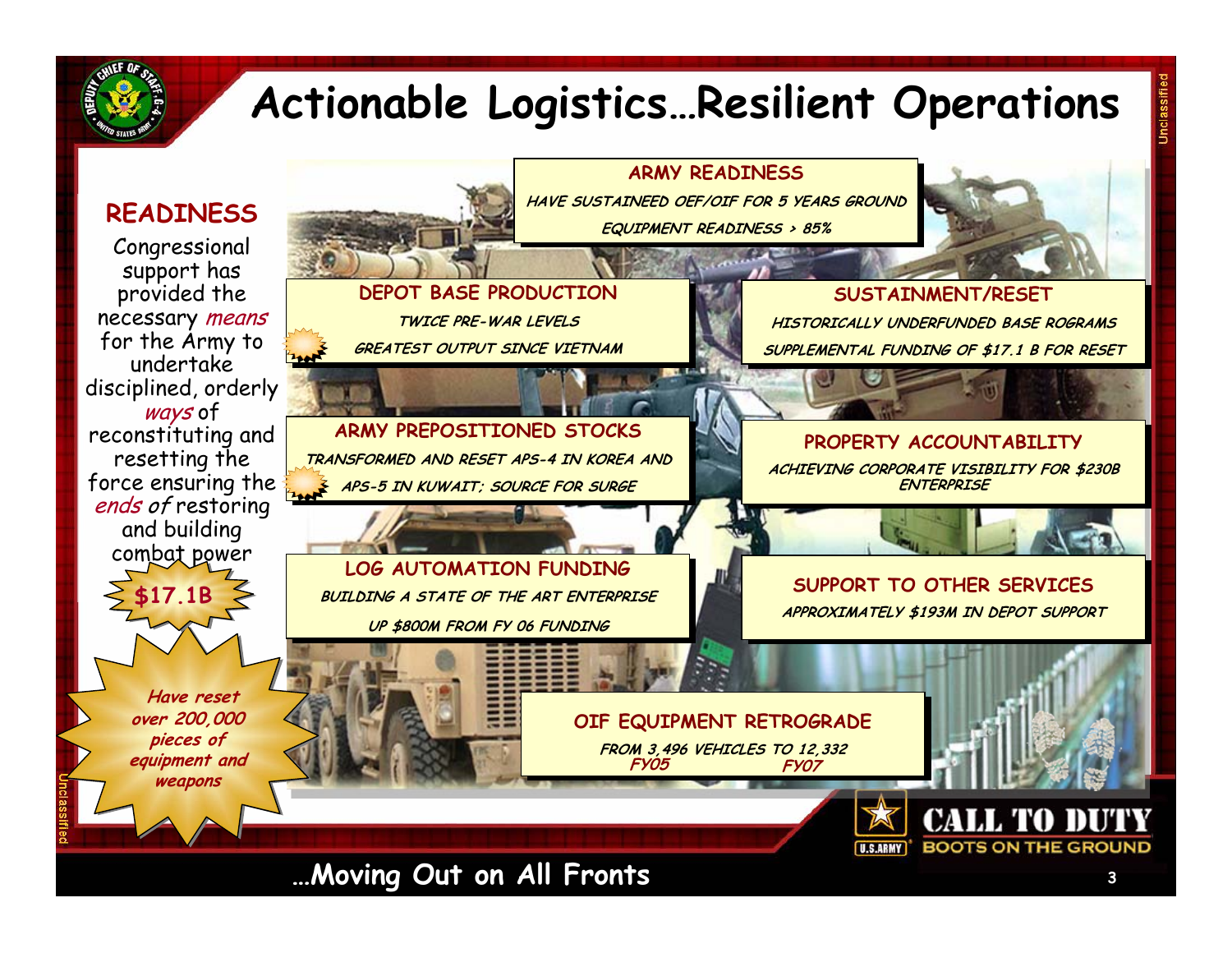

**Unclassified**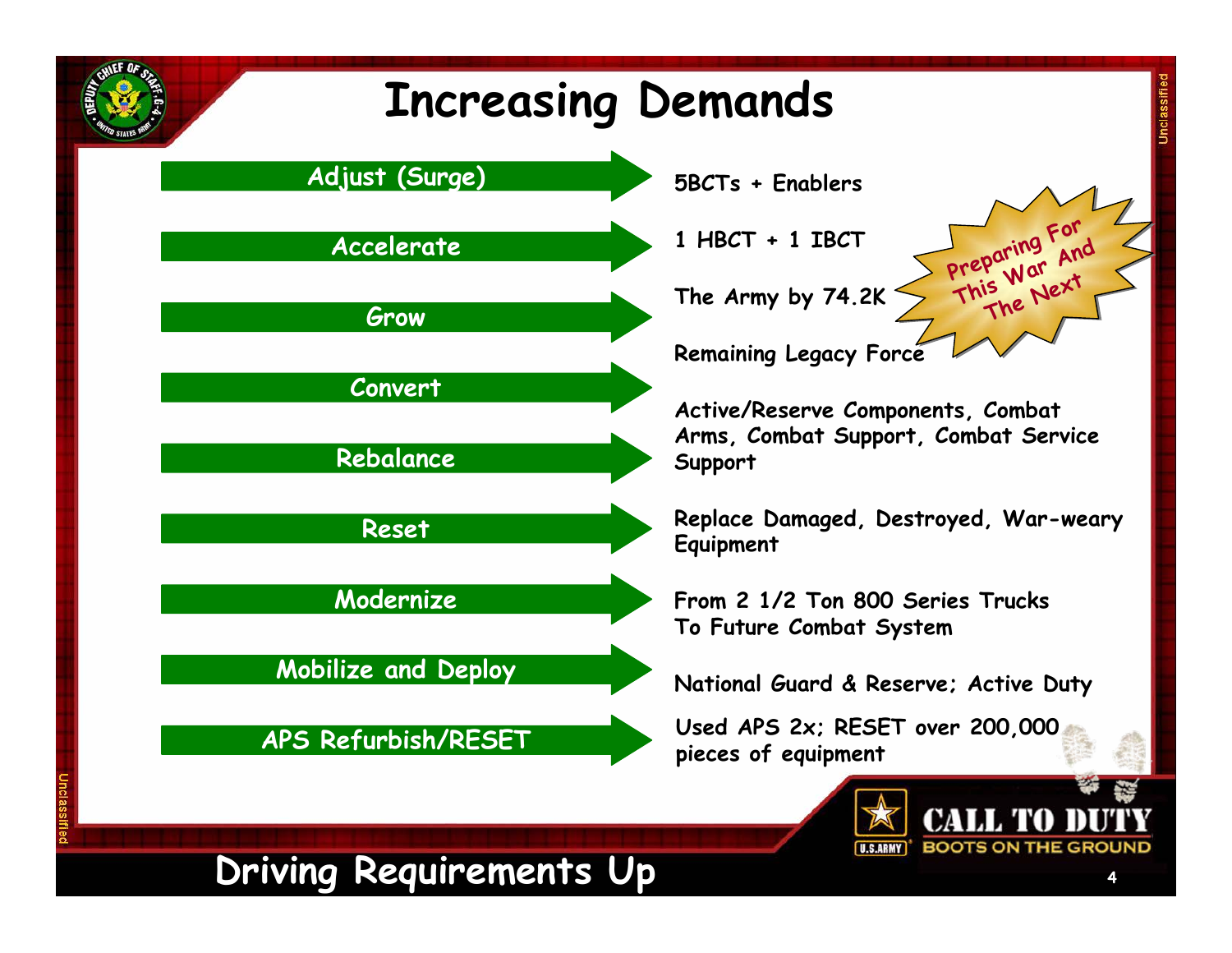

### **What We Need From You… The Best Industry Has to Offer**

- **Our Equipment Must Be:**
- Safe
- Reliable
- Maintainable
- $\Box$  Supportable
- □ Trackable